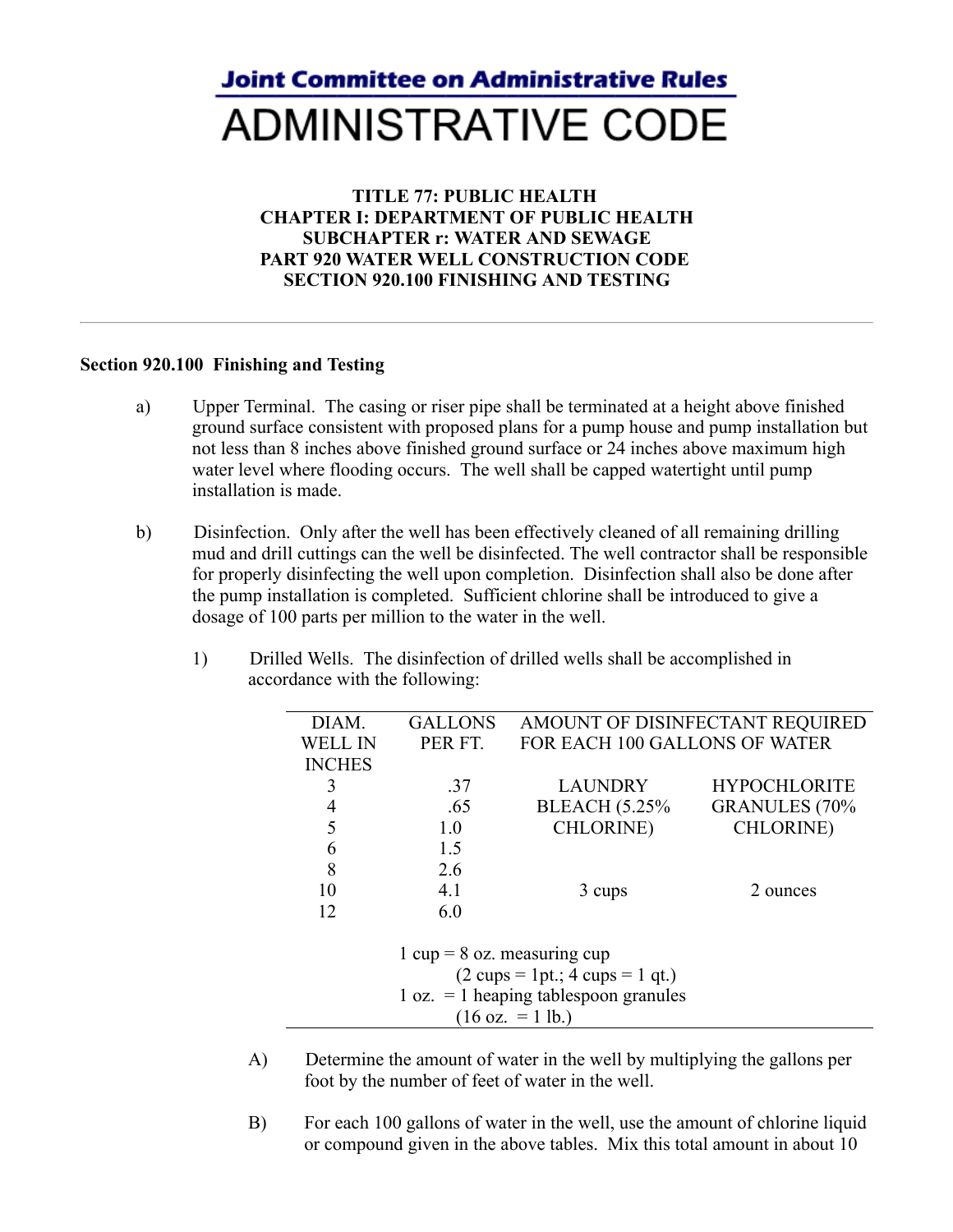gallons of water. If dry granules or tablets are used, they may be added directly to drilled wells.

- C) Pour this solution into the top of the well before the seal is installed.
- D) Connect one or more hoses from faucets on the discharge side of the pressure tank to the top of the well casing and start the pump, recirculating the water back into the well for at least 15 minutes. Then open each faucet in the system until a chlorine smell appears. Close all faucets. Seal the top of the well.
- E) Let stand for several hours, preferably overnight.
- F) After standing, operate the pump, discharging water from all outlets until all chlorine odor disappears. Faucets on fixtures discharging to septic tank systems should be throttled to a low flow to avoid overloading the disposal system.
- 2) Dug/Bored Wells. The disinfection of dug/bored wells shall be accomplished in accordance with the following:

| Diameter of well (in<br>feet)                                                        | 3              | 4 | 5              | 6 |   | 8  |    |
|--------------------------------------------------------------------------------------|----------------|---|----------------|---|---|----|----|
| Amount of 5.25%<br>laundry bleach to<br>use per foot of water<br>(in cups)           | $1\frac{1}{2}$ | 3 | $4\frac{1}{2}$ | 6 | 9 | 12 | 18 |
| Amount of 70%<br>Hypochlorite<br>granules to use per<br>foot of water (in<br>ounces) |                |   |                |   | 6 | 8  |    |

- A) The amount of disinfectant required is determined primarily by the amount of water in the well. The table above shows the amount of the chlorine to use for each foot of water in the well, according to its diameter.
- B) To determine the exact amount of bleach to use, multiply the amount of disinfectant indicated as determined by the well's diameter times the number of feet of water.
- C) This total amount of bleach shall be added to approximately 10 gallons of water, and splashed around the lining, or wall of the well. Be certain that the solution has contacted all parts of the well, using the entire amount of disinfectant. Seal the top of the well.
- D) When this is done, pump enough water so the strong chlorine odor is evident. When the odor is detected, stop the pumping and allow the solution to remain in the well overnight.
- E) After standing, operate the pump, discharging water from all outlets until all chlorine odor disappears. Faucets on fixtures discharging to septic tank